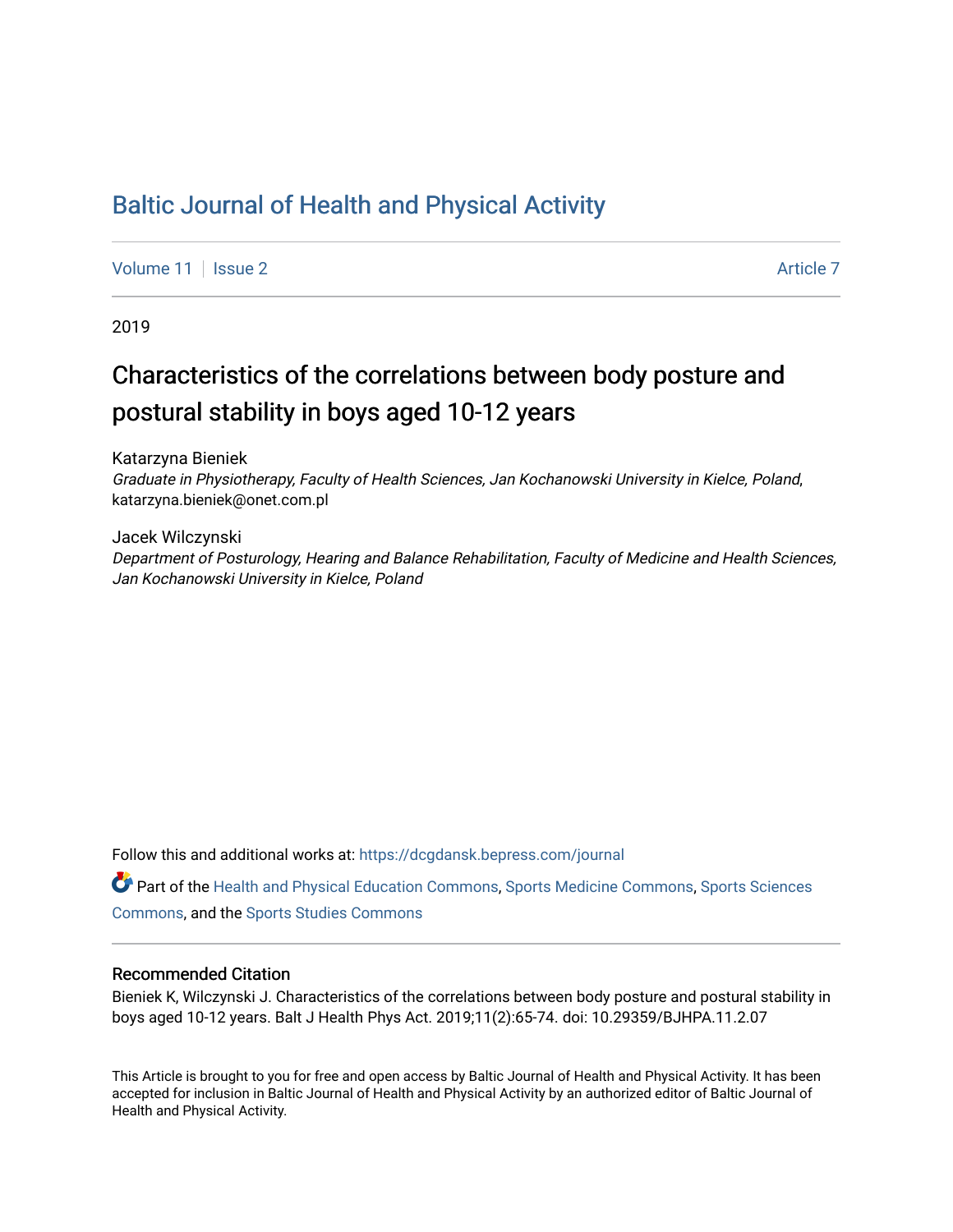Kielce, Poland

## **Characteristics of the correlations between body posture and postural stability in boys aged 10-12 years**

<sup>1</sup> Graduate in Physiotherapy, Faculty of Health Sciences, Jan Kochanowski University in

#### **Authors' Contribution:**

**A** Study Design **B** Data Collection

**C** Statistical Analysis

**D** Data Interpretation

- **E** Manuscript Preparation
- **F** Literature Search **G** Funds Collection

2 Department of Posturology, Hearing and Balance Rehabilitation, Faculty of Medicine and Health Sciences, Jan Kochanowski University in Kielce, Poland

**Katarzyna Bieniek1 ABCDEF, Jacek Wilczyński2 ACDEG**

| abstract                     |                                                                                                                                                                                                                                                                                                                                                                                                                                                                                                                                                                                                                                                                                                                                                                                                                                                                           |
|------------------------------|---------------------------------------------------------------------------------------------------------------------------------------------------------------------------------------------------------------------------------------------------------------------------------------------------------------------------------------------------------------------------------------------------------------------------------------------------------------------------------------------------------------------------------------------------------------------------------------------------------------------------------------------------------------------------------------------------------------------------------------------------------------------------------------------------------------------------------------------------------------------------|
| <b>Background:</b>           | The aim of the study was to analyse the correlations between body posture parameters and postural<br>stability in boys aged 10-12 years.                                                                                                                                                                                                                                                                                                                                                                                                                                                                                                                                                                                                                                                                                                                                  |
| <b>Material and methods:</b> | The study involved a group of 159 boys aged 10-12 years from the Świętokrzyskie Voivodeship.<br>Body posture was evaluated using the Diers formetric III 4D optoelectronic method, which allows<br>photogrammetric registration of the back surface using the raster stereography process. Postural<br>stability of the examined boys was evaluated using the Biodex Balance System balance platform.                                                                                                                                                                                                                                                                                                                                                                                                                                                                     |
| <b>Results:</b>              | Spearman's rank correlation showed a directly proportional relationship be-tween selected postural<br>stability parameters and the inflection point ILS (mm) as well as surface rotation (rms) (°). However, on<br>inversely proportional relationships were found be-tween length of the trunk VP-DM (mm), length of the<br>trunk VP-SP (mm) and the pelvic in-clination (symmetry line) (°).                                                                                                                                                                                                                                                                                                                                                                                                                                                                            |
| <b>Conclusions:</b>          | The results showed that the poorer the postural stability of the subjects, the worse the quality of body<br>posture.                                                                                                                                                                                                                                                                                                                                                                                                                                                                                                                                                                                                                                                                                                                                                      |
| Key words:                   | body posture, scoliotic posture, scoliosis, central stabilization, Diers Formetric III 4D method.                                                                                                                                                                                                                                                                                                                                                                                                                                                                                                                                                                                                                                                                                                                                                                         |
| article details              |                                                                                                                                                                                                                                                                                                                                                                                                                                                                                                                                                                                                                                                                                                                                                                                                                                                                           |
|                              | Article statistics: Word count: 2,688; Tables: 7; Figures: 0; References: 31                                                                                                                                                                                                                                                                                                                                                                                                                                                                                                                                                                                                                                                                                                                                                                                              |
|                              | Received: April 2018; Accepted: March 2019; Published: June 2019                                                                                                                                                                                                                                                                                                                                                                                                                                                                                                                                                                                                                                                                                                                                                                                                          |
| <b>Full-text PDF:</b>        | http://www.balticsportscience.com                                                                                                                                                                                                                                                                                                                                                                                                                                                                                                                                                                                                                                                                                                                                                                                                                                         |
|                              | <b>Copyright</b> © Gdansk University of Physical Education and Sport, Poland                                                                                                                                                                                                                                                                                                                                                                                                                                                                                                                                                                                                                                                                                                                                                                                              |
|                              | Indexation: Celdes, Clarivate Analytics Emerging Sources Citation Index (ESCI), CNKI Scholar (China National Knowledge<br>Infrastructure), CNPIEC, De Gruyter - IBR (International Bibliography of Reviews of Scholarly Literature in<br>the Humanities and Social Sciences), De Gruyter - IBZ (International Bibliography of Periodical Literature in<br>the Humanities and Social Sciences), DOAJ, EBSCO - Central & Eastern European Academic Source, EBSCO -<br>SPORTDiscus, EBSCO Discovery Service, Google Scholar, Index Copernicus, J-Gate, Naviga (Softweco, Primo<br>Central (ExLibris), ProQuest - Family Health, ProQuest - Health & Medical Complete, ProQuest - Illustrata: Health<br>Sciences, ProQuest - Nursing & Allied Health Source, Summon (Serials Solutions/ProQuest, TDOne (TDNet),<br>Ulrich's Periodicals Directory/ulrichsweb, WorldCat (OCLC) |
|                              | Funding: This research received no specific grant from any funding agency in the public, commercial, or not-for-profit sectors.                                                                                                                                                                                                                                                                                                                                                                                                                                                                                                                                                                                                                                                                                                                                           |
|                              | <b>Conflict of interests:</b> Authors have declared that no competing interest exists.                                                                                                                                                                                                                                                                                                                                                                                                                                                                                                                                                                                                                                                                                                                                                                                    |
|                              | Corresponding author: Katarzyna Bieniek, Jan Kochanowski University Graduate in Physiotherapy, Faculty of Health Sciences, Jan Kochanowski<br>University, Kielce, Al. IX Wieków Kielc 19, 25-317 Kielce, Poland; phone: +48 509 044 796; e-mail: katarzyna.bieniek@onet.com.pl.                                                                                                                                                                                                                                                                                                                                                                                                                                                                                                                                                                                           |
|                              | Open Access License: This is an open access article distributed under the terms of the Creative Commons Attribution-Non-commercial 4.0<br>International (http://creativecommons.org/licenses/by-nc/4.0/), which permits use, distribution, and reproduction in                                                                                                                                                                                                                                                                                                                                                                                                                                                                                                                                                                                                            |

any medium, provided the original work is properly cited, the use is non-commercial and is otherwise in compliance

with the license.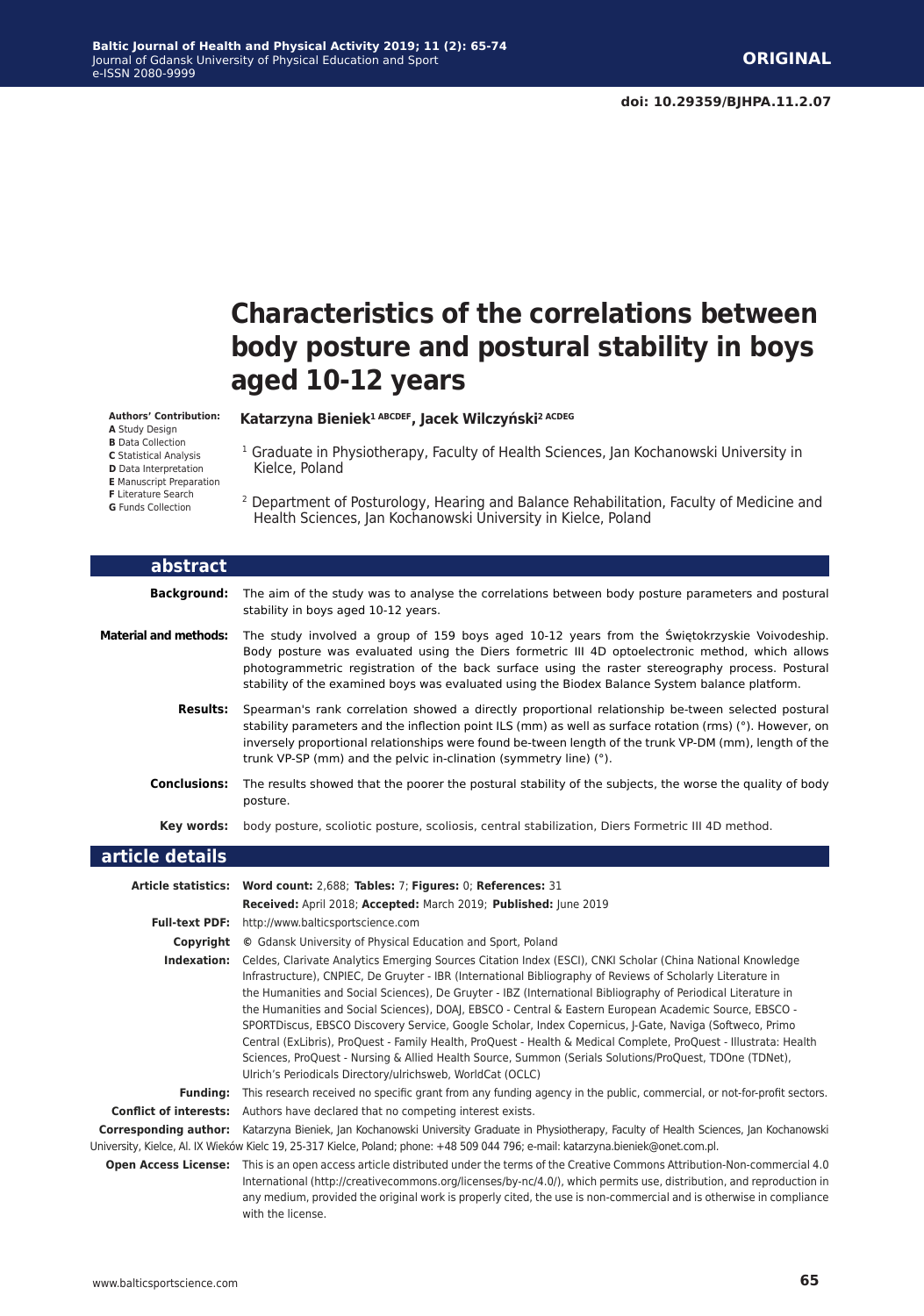### **introduction**

In postural re-education, both morphological and neurophysiological factors are important. Publications on the influence of stability disorders on the quality of posture are rare. There is enough evidence that despite the considerable strength and endurance of postural muscles, body posture is often incorrectly assumed, and corrective action does not bring the expected results [1,2,3,4]. Both in prophylaxis and in the correction of postural defects, one should gradually move away from one-sided, usually one-system therapeutic interaction. Body posture is conditioned by many factors, including central regulation, the quality of which is related to the postural system that gradually develops during ontogenesis. A well-functioning postural system contains components that are dependent on one another, i.e. correct postural muscle tension, reciprocal innervation as well as postural and motor patterns. In the case of reduced tension of postural muscles, the postural system does not develop properly, and children compensate for its shortages by positioning individual body sections in a way that facilitates functioning under gravity. Hypotony, which disturbs the functioning of other antigravity system components, is the basic postural problem. According to Wilczyński [5], postural defects are greatly a consequence of spontaneous compensation of postural hypotony. Meanwhile, in both the diagnosis and correction of postural defects, mainly bone-joint and musculoligamental bases are considered. The neurophysiological sphere is neglected, playing a fundamental role in somatognosia and postural re-education [5].

Postural regulation is automatic. It is based on a large group of postural reactions, the arches of which run through various floors of the central nervous system. Some of these reactions are important only during the development of posture, while others play a significant role throughout one's whole life.

The aim of the study was to answer the question what relationships exist between the body posture and postural stability in boys aged 10–12.

### **material and methods**

The study covered a group of 159 boys aged 10–12 years attending three different primary schools in Kielce. The research was carried out in January and February 2016 at the Posturology Laboratory at noon. The most numerous group comprised of 67 10-year-old boys; the next group totaled 60 boys aged 11, and the least numerous group was formed by 12-year-olds – 32 individuals. The subjects' body height was determined by means of a centimeter tape with an accuracy of 0.001 cm, while the Tanita body composition analyzer was used to assess body mass. The mean height of the examined boys at the age of 10 was 144.567 cm; the mean body weight reached 38.146 kg, and the mean BMI was 18.128. In the group of 11-year-old boys, the mean body height was 154.933 cm; the mean body weight of the subjects was 46.913 kg, and the BMI reached the mean value of 19.372. Among boys aged 12, the mean body height was 158.344 cm; the mean body weight was 48.256 kg, while the BMI index reached the mean value of 19.113. In order to select children for the study group, an online Randomizer was used, which allows organizing list elements in a random order. Prior to the research, its purpose, course and duration were determined. Then, the parents/legal guardians of the children gave written consent for their children's participation in the study. All research procedures were carried out in accordance with the Declaration of Helsinki from 1964 and with the consent of the University Bioethics Committee for Research at Jan Kochanowski University in Kielce (Resolution No. 5/2015).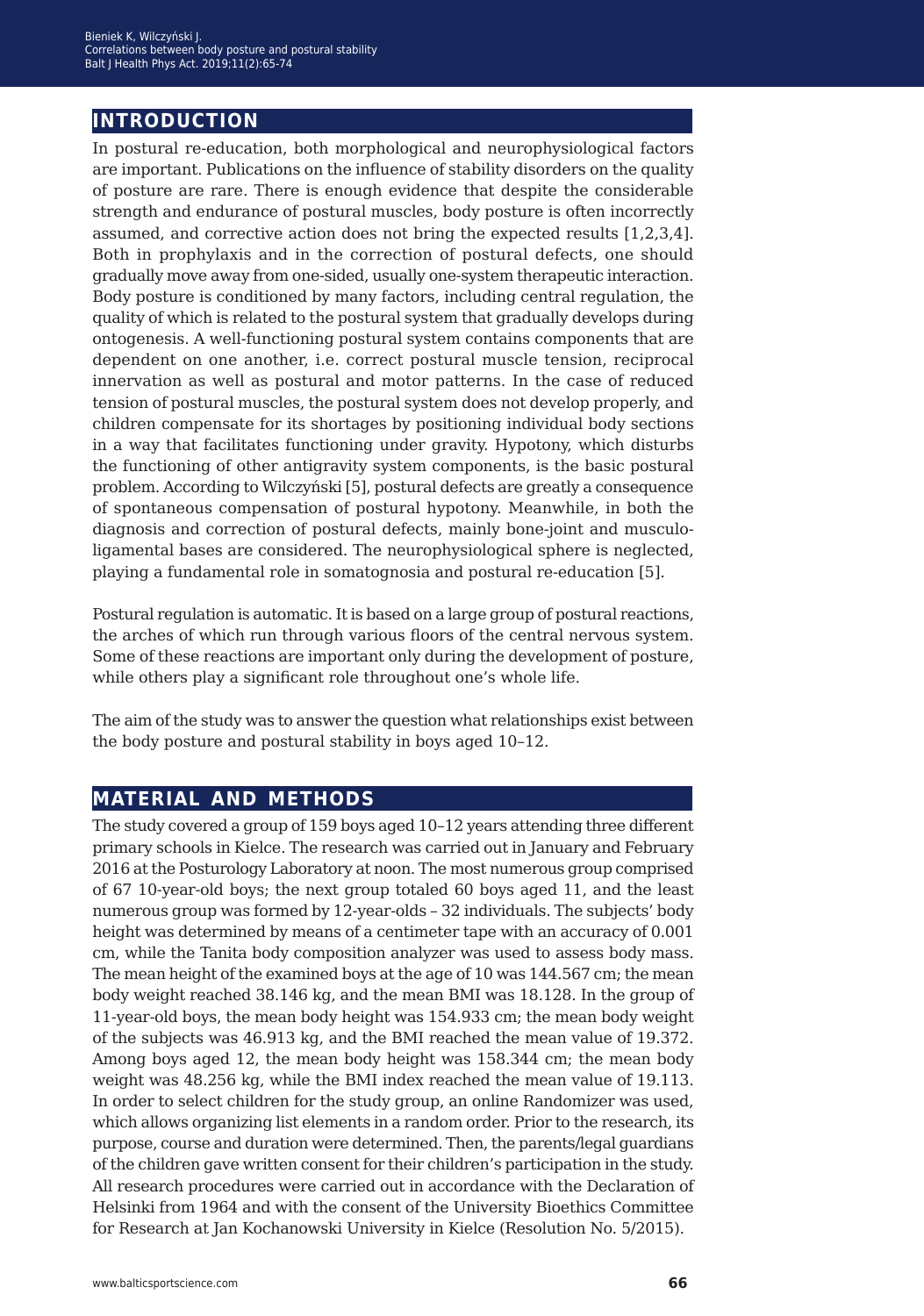#### **examination of the body posture**

Body posture was assessed using the Diers formetric III 4D optoelectronic method, which allows photogrammetric video registration of the back's surface using raster stereography [6,7,8]. Body posture measurements were carried out via the DiCAM programme using the average measurement. This consisted in taking a sequence of twelve photographs, which by creating an average value reduce the variance of posture and thus, improve the clinical value of the study [9]. Based on the received data, a precise, three-dimensional model of the back surface was created [10]. The essence of the device is analysis of the back form. Considering anatomical and biomechanical assumptions of the model, it was possible to calculate permanent anatomic points, spinal curvatures and spatial forms of the trunk [11, 12]. The following parameters were used to describe the body posture:

- trunk length VP-DM (mm), the distance measured from the C7 vertebra to the midpoint between the lumbar dimples,
- trunk length VP-SP (mm), the length measured from the C7 vertebra to the beginning of the glottal fissure,
- pelvic tilt DL-DR (mm), this variable refers to the difference in the height of the lumbar dimples in relation to the horizontal plane (cross section); a positive value means that the right dimple is higher than the left one; a negative value occurs when the right dimple is located below the left one,
- pelvic torsion DL-DR (°), calculated from the mutual torsion of the lumbar dimples (vertical component); with a positive difference the right one (DR) is directed further and more upwards than the left one (DL),
- inflection point ICT (mm), the cervico-thoracic point of inflection, i.e. the point of the highest inclination of the area within the cervical segment (above the kyphosis apex),
- inflection point ITL (mm), the thoracic-lumbar inflection point, the point of the highest negative inclination in the area between the kyphosis apex and the lordotic apex,
- inflection point ILS (mm), the lumbar-sacral point of inflection, i.e. the highest positive inclination point of the surface between the lordosis apex and sacral kyphosis,
- kyphotic angle ICT-ITL (max) (°), the maximal kyphotic angle measured between the tangents to the surface of the upper inflection point ICT near VP and thoracic-lumbar inflexion ITL,
- lordotic angle ICT-ITL (max) (°), the maximal angle of lordosis, measured between the tangents to the surface of thoracic lumbar inflexion ITL and the lower lumbar-sacral point of inflection ILS,
- pelvic inclination (symmetry line) (°), pelvic inclination (°) (dimples), calculated as mean inclination of the pelvic plane at the DL and DR points,
- surface rotation (rms)  $(°)$ , the parameter regards the mean value of surface rotation (root mean square) of so-called surface rotation on the symmetry line [13].

#### **postural stability assessment**

Postural stability of the examined boys was assessed using the Biodex Balance System balance platform. The Postural Stability Test was performed with both feet placed on a stable surface and with open eyes. The duration of the test included three samples lasting 20 seconds separated by a 10-second interval. During the examination, the subject focused on the monitor screen where a characteristic dot appeared (COP). This was a symbolic representation of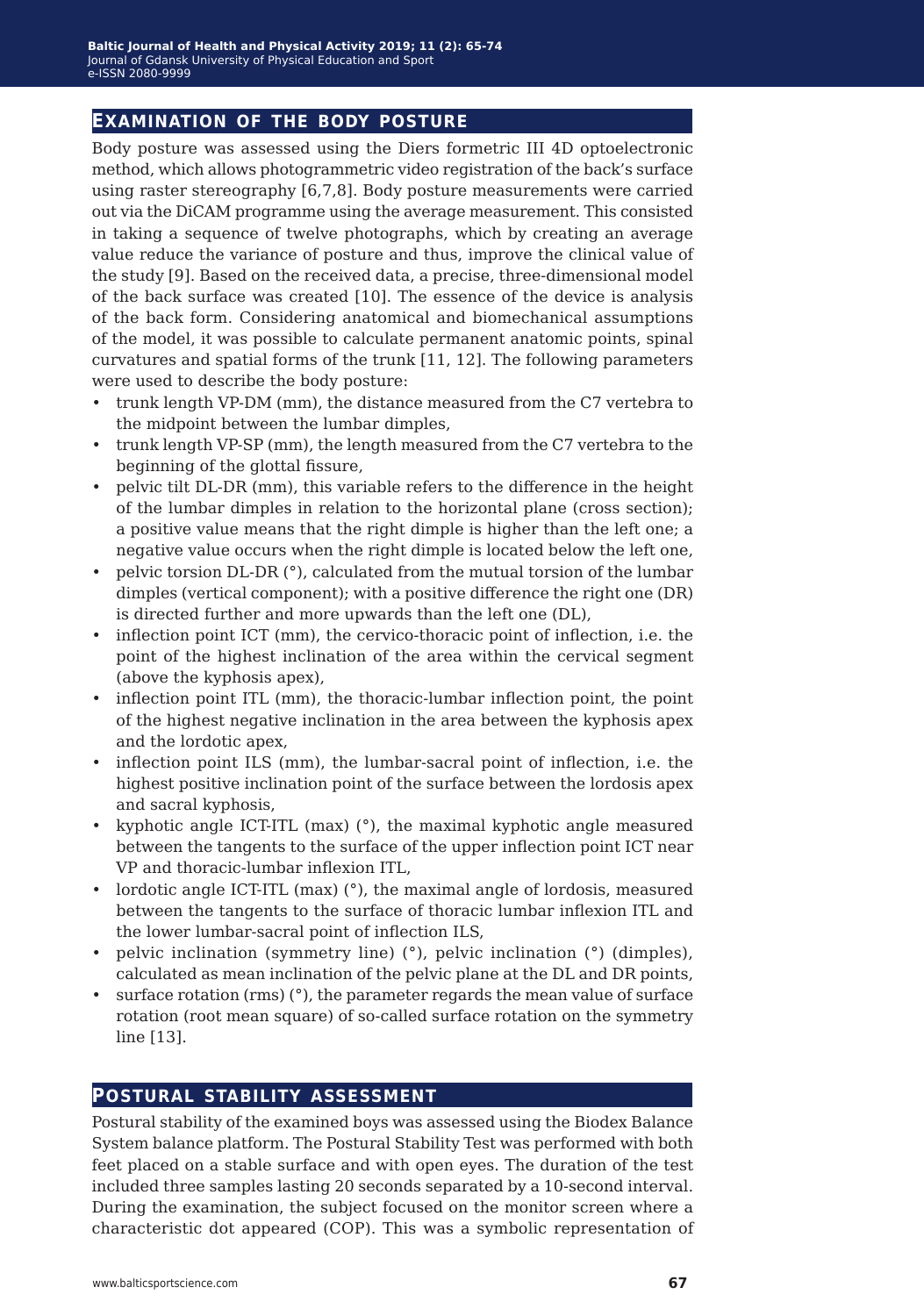the center of mass (COM). The subject's task was to balance his body so that the dot (COP) was in the middle of a circle visible on the monitor and at the intersection point of the coordinate axes [14].

The analyzed parameters were:

- Overall Stability Index (SI), reflecting the variability of the platform's position from the horizontal plane regarding all movements performed in the test expressed in degrees over time. Its high value indicates a large number of movements performed during the test;
- Anterior/Posterior Stability Index (A/P), reflecting the variability of the platform position for sagittal movements expressed in degrees;
- Medial/Lateral Stability Index (M/L), reflecting the variability of the platform position for movements in the frontal plane expressed in degrees [15].

The independent variables were related to postural stability parameters, while the parameters of the body posture were considered dependent variables. People with postural disorders mostly show higher values of all the mentioned parameters. The correlation of scale-type features was investigated using Spearman's r test. The level of significance was  $p < 0.05$ .

### **results**

In the group of boys aged 10–12, the results of the study showed that along with an increase in the overall stability index, the value of inflection point ILS  $(R = 0.24; p = 0.002)$  as well as the value of surface rotation also increase (rms)  $(R = 0.16; p = 0.044)$ . Inversely proportional correlations between the discussed postural stability parameter and the length of the trunk VP-DM  $(R=-0.23)$ ;  $p = 0.003$ , the length of the trunk VP-SP (R = -0.22;  $p = 0.006$ ) and pelvic inclination (symmetry line)  $(R = -0.18; p = 0.022)$  (Tab. 1) were also observed. The same relationships appeared in the case deviation of the body in the anterior/ posterior plane (A/P). Direct proportional correlations regarded: inflection point ILS  $(R = 0.24; p = 0.002)$  and surface rotation (rms)  $(R = 0.20; p = 0.010)$ , while inversely proportional correlations concerned: trunk length VP-DM  $(R = -0.23)$ ;  $p = 0.004$ ), trunk length VP-SP (R = -0.21;  $p = 0.007$ ) and pelvic inclination (line of symmetry)  $(R = -0.18; p = 0.027)$  (Tab. 2).

In the case of body deflection in the medial-lateral plane (M/L), a lower M/L index value showed higher trunk length VP-DM ( $R = -0.18$ ;  $p = 0.022$ ), trunk length VP-SP ( $R = -0.18$ ;  $p = 0.027$ ) and pelvic inclination (symmetry line) ( $R =$ -0.20; p=0.014). The direct proportional correlation concerned the inflection point ILS (mm)  $(R = 0.18; p = 0.020)$  (Tab. 3).

Among boys aged 10 years there was a direct proportional correlation between pelvic tilt DL-DR: overall stability index ( $R = 0.26$ ;  $p = 0.032$ ) and the anterior/ posterior plane (A/P) ( $R = 0.29$ ;  $p = 0.016$ ) (Tab. 4 and 5).

In the group of 11-year-old boys, positive correlations related to the overall stability index and pelvic tilt DL-DR ( $R = 0.30$ ;  $p = 0.021$ ). The same relationships appeared in the case deviation of the body in the anterior/posterior plane (A/P) ( $R = 0.30$ ;  $p = 0.021$ ). In addition, the parameter positively correlated with surface rotation (rms)  $(R = 0.30; p = 0.018)$  and kyphotic angle ICT-ITL (max)  $(R = 0.26;$  $p = 0.043$ ) (Tab. 6 and 7). The analysis of the results in the oldest group of boys did not show statistically significant relationships.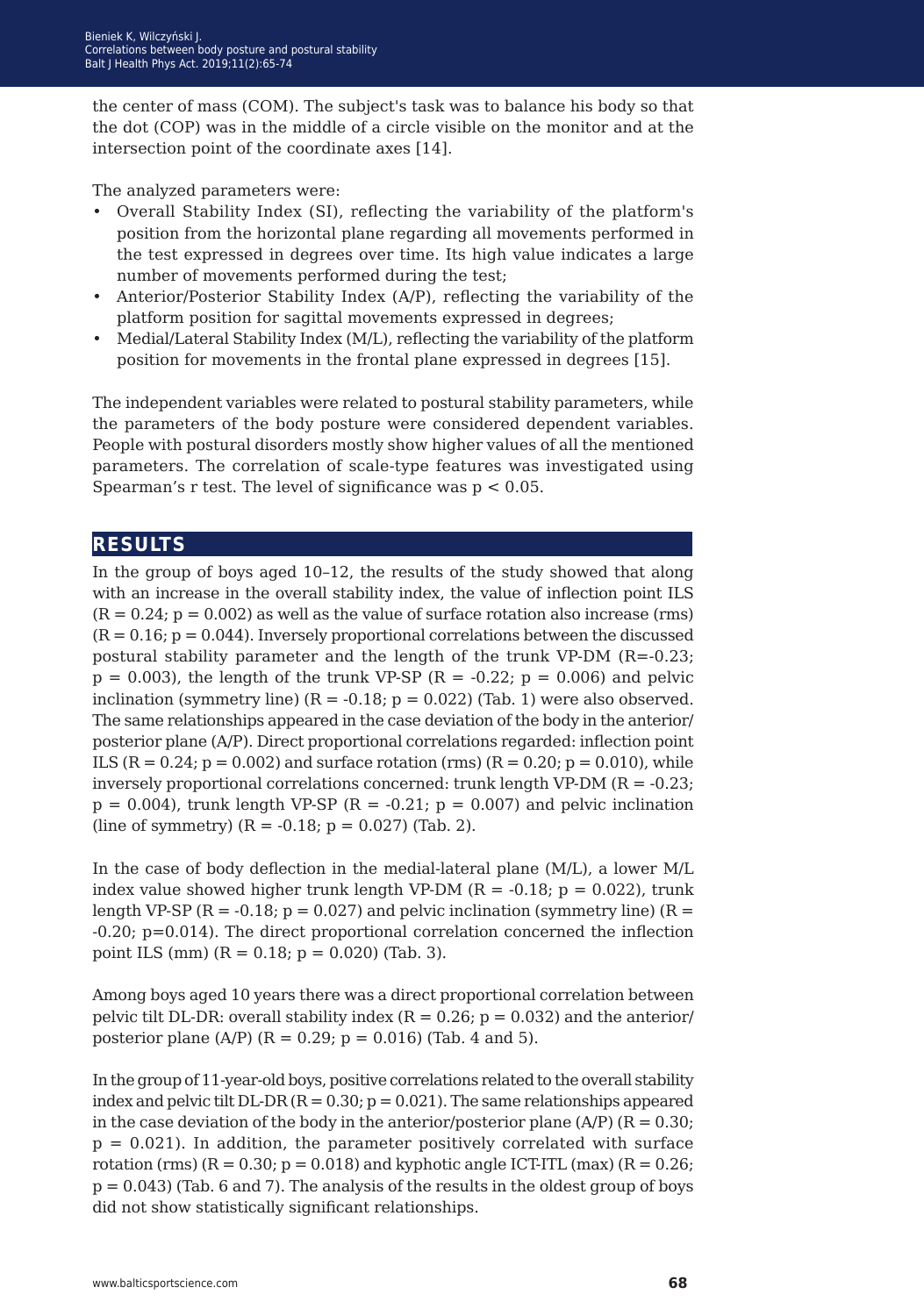Table 1. Correlations between the Overall Stability Index and body posture parameters in the group of studied boys

| Correlated parameters                                                | N   | Spearman<br>R | $t(N-2)$ | P level |
|----------------------------------------------------------------------|-----|---------------|----------|---------|
| Overall Stability Index (°) / Trunk length VP-DM (mm)                | 159 | $-0.23$       | $-2.990$ | 0.003   |
| Overall Stability Index (°) / Trunk length VP-SP (mm)                | 159 | $-0.22$       | $-2.804$ | 0.006   |
| Overall Stability Index (°) / Pelvic tilt DL-DR (mm)                 | 159 | 0.5           | 0.663    | 0.508   |
| Overall Stability Index (°) / Pelvic torsion DL-DR (°)               | 159 | 0.11          | 1.439    | 0.152   |
| Overall Stability Index (°) / Inflection point ICT (mm)              | 159 | $-0.03$       | $-0.410$ | 0.682   |
| Overall Stability Index (°) / Inflection point ITL (mm)              | 159 | 0.07          | 0.813    | 0.417   |
| Overall Stability Index (°) / Inflection point ILS (mm)              | 159 | 0.24          | 3.140    | 0.002   |
| Overall Stability Index (°) / Kyphotic angle ICT-ITL (max) (°)       | 159 | 0.02          | 0.197    | 0.844   |
| Overall Stability Index (°) / Lordotic angle ICT-ITL (max) (°)       | 159 | $-0.09$       | $-1.079$ | 0.282   |
| Overall Stability Index (°) / Pelvic inclination (symmetry line) (°) | 159 | $-0.18$       | $-2.318$ | 0.022   |
| Overall Stability Index (°) / Surface rotation (rms) (°)             | 159 | 0.16          | 2.035    | 0.044   |

Table 2. Correlations between Stability Index in the anterior-posterior plane (A/P) and body posture parameters in the group of studied boys

| Correlated parameters                                                           | N   | Spearman<br>R | t (N-2)  | P level |
|---------------------------------------------------------------------------------|-----|---------------|----------|---------|
| Anterior-Posterior Stability Index (°) / Trunk length VP-DM (mm)                | 159 | $-0.23$       | $-2.906$ | 0.004   |
| Anterior-Posterior Stability Index (°) / Trunk length VP-SP (mm)                | 159 | $-0.21$       | $-2.738$ | 0.007   |
| Anterior-Posterior Stability Index (°) / Pelvic tilt DL-DR (mm)                 | 159 | 0.03          | 0.325    | 0.746   |
| Anterior-Posterior Stability Index (°) / Pelvic torsion DL-DR (°)               | 159 | 0.08          | 1.008    | 0.315   |
| Anterior-Posterior Stability Index (°) / Inflection point ICT (mm)              | 159 | $-0.06$       | $-0.738$ | 0.461   |
| Anterior-Posterior Stability Index (°) / Inflection point ITL (mm)              | 159 | 0.06          | 0.801    | 0.424   |
| Anterior-Posterior Stability Index (°) / Inflection point ILS (mm)              | 159 | 0.24          | 3.139    | 0.002   |
| Anterior-Posterior Stability Index (°) / Kyphotic angle ICT-ITL (max) (°)       | 159 | 0.03          | 0.370    | 0.712   |
| Anterior-Posterior Stability Index (°) / Lordotic angle ICT-ITL (max) (°)       | 159 | $-0.06$       | $-0.769$ | 0.443   |
| Anterior-Posterior Stability Index (°) / Pelvic inclination (symmetry line) (°) | 159 | $-0.18$       | $-2.234$ | 0.027   |
| Anterior-Posterior Stability Index (°) / Surface rotation (rms) (°)             | 159 | 0.20          | 2.610    | 0.010   |

Table 3. Correlations between the Stability Index in the medial-lateral (M/L) plane and body posture parameters in the studied group of boys

| Correlated parameters                                                           | N   | Spearman<br>R | t (N-2)  | P level |
|---------------------------------------------------------------------------------|-----|---------------|----------|---------|
| Anterior-Posterior Stability Index (°) / Trunk length VP-DM (mm)                | 159 | $-0.23$       | $-2.906$ | 0.004   |
| Anterior-Posterior Stability Index (°) / Trunk length VP-SP (mm)                | 159 | $-0.21$       | $-2.738$ | 0.007   |
| Anterior-Posterior Stability Index (°) / Pelvic tilt DL-DR (mm)                 | 159 | 0.03          | 0.325    | 0.746   |
| Anterior-Posterior Stability Index (°) / Pelvic torsion DL-DR (°)               | 159 | 0.08          | 1.008    | 0.315   |
| Anterior-Posterior Stability Index (°) / Inflection point ICT (mm)              | 159 | $-0.06$       | $-0.738$ | 0.461   |
| Anterior-Posterior Stability Index (°) / Inflection point ITL (mm)              | 159 | 0.06          | 0.801    | 0.424   |
| Anterior-Posterior Stability Index (°) / Inflection point ILS (mm)              | 159 | 0.24          | 3.139    | 0.002   |
| Anterior-Posterior Stability Index (°) / Kyphotic angle ICT-ITL (max) (°)       | 159 | 0.03          | 0.370    | 0.712   |
| Anterior-Posterior Stability Index (°) / Lordotic angle ICT-ITL (max) (°)       | 159 | $-0.06$       | $-0.769$ | 0.443   |
| Anterior-Posterior Stability Index (°) / Pelvic inclination (symmetry line) (°) | 159 | $-0.18$       | $-2.234$ | 0.027   |
| Anterior-Posterior Stability Index (°) / Surface rotation (rms) (°)             | 159 | 0.20          | 2.610    | 0.010   |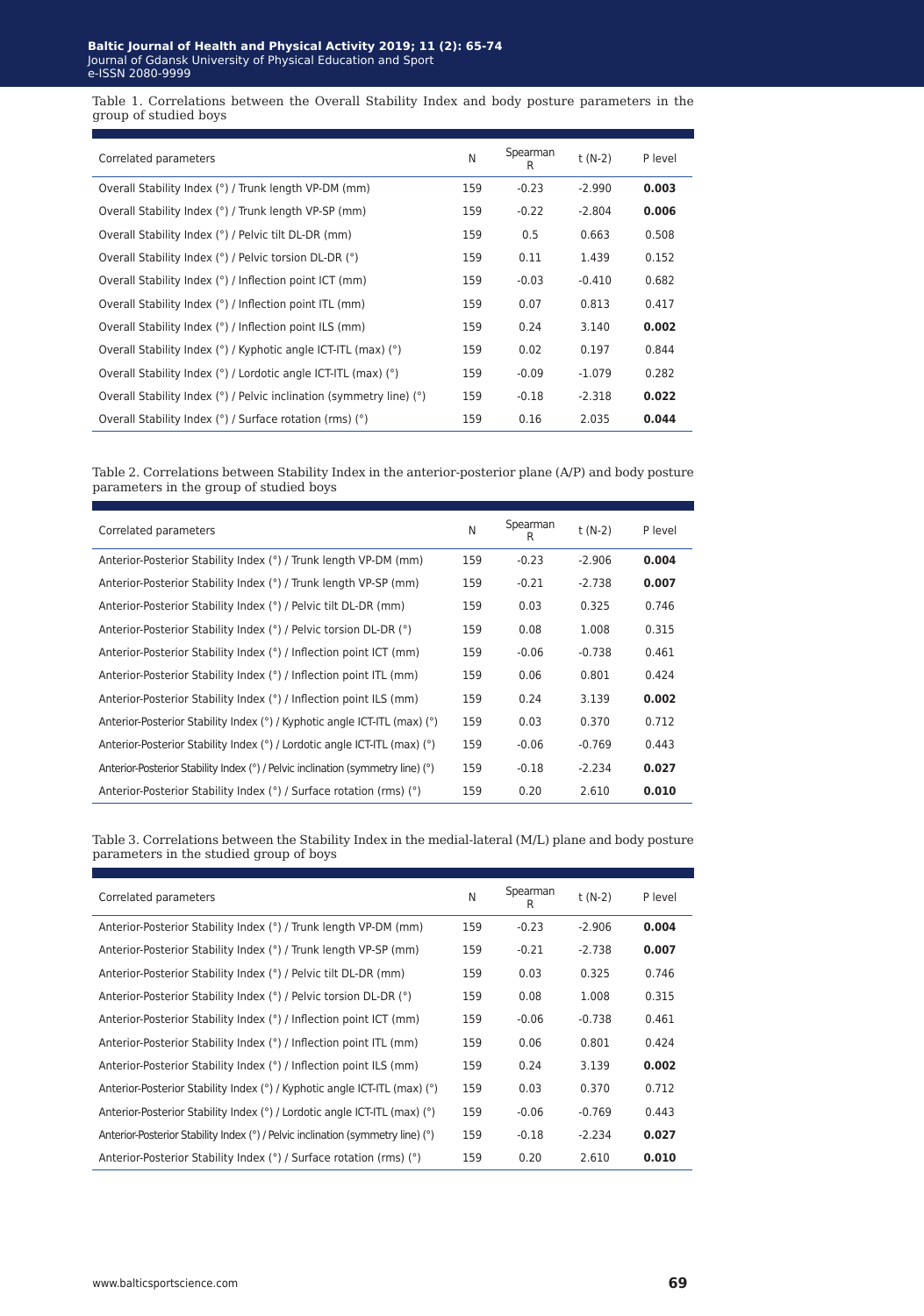Table 4. Correlations between the Overall Stability Index and body posture parameters in the group of studied 10-year-old boys

| Correlated parameters                                                | N  | Spearman<br>R | t (N-2)  | P level |
|----------------------------------------------------------------------|----|---------------|----------|---------|
| Overall Stability Index (°) / Trunk length VP-DM (mm)                | 67 | 0.05          | 0.371    | 0.712   |
| Overall Stability Index (°) / Trunk length VP-SP (mm)                | 67 | 0.03          | 0.211    | 0.834   |
| Overall Stability Index (°) / Pelvic tilt DL-DR (mm)                 | 67 | 0.26          | 2.188    | 0.032   |
| Overall Stability Index (°) / Pelvic torsion DL-DR (°)               | 67 | $-0.04$       | $-0.281$ | 0.779   |
| Overall Stability Index (°) / Inflection point ICT (mm)              | 67 | $-0.01$       | $-0.111$ | 0.912   |
| Overall Stability Index (°) / Inflection point ITL (mm)              | 67 | $-0.07$       | $-0.599$ | 0.551   |
| Overall Stability Index (°) / Inflection point ILS (mm)              | 67 | 0.04          | 0.346    | 0.730   |
| Overall Stability Index (°) / Kyphotic angle ICT-ITL (max) (°)       | 67 | $-0.15$       | $-1.214$ | 0.229   |
| Overall Stability Index (°) / Lordotic angle ICT-ITL (max) (°)       | 67 | $-0.08$       | $-0.683$ | 0.497   |
| Overall Stability Index (°) / Pelvic inclination (symmetry line) (°) | 67 | $-0.20$       | $-1.678$ | 0.098   |
| Overall Stability Index (°) / Surface rotation (rms) (°)             | 67 | $-0.19$       | $-1.554$ | 0.125   |

Table 5. Correlations between the Stability Index in the anterior-posterior plane (A/P) and body posture parameters in the group of studied 10-year-old boys

| Correlated parameters                                                           | N  | Spearman<br>R | t (N-2)  | P level |
|---------------------------------------------------------------------------------|----|---------------|----------|---------|
| Anterior-Posterior Stability Index (°) / Trunk length VP-DM (mm)                | 67 | 0.07          | 0.523    | 0.603   |
| Anterior-Posterior Stability Index (°) / Trunk length VP-SP (mm)                | 67 | 0.04          | 0.304    | 0.762   |
| Anterior-Posterior Stability Index (°) / Pelvic tilt DL-DR (mm)                 | 67 | 0.29          | 2.478    | 0.016   |
| Anterior-Posterior Stability Index (°) / Pelvic torsion DL-DR (°)               | 67 | $-0.13$       | $-1.076$ | 0.286   |
| Anterior-Posterior Stability Index (°) / Inflection point ICT (mm)              | 67 | $-0.06$       | $-0.485$ | 0.630   |
| Anterior-Posterior Stability Index (°) / Inflection point ITL (mm)              | 67 | $-0.09$       | $-0.753$ | 0.454   |
| Anterior-Posterior Stability Index (°) / Inflection point ILS (mm)              | 67 | 0.05          | 0.388    | 0.699   |
| Anterior-Posterior Stability Index (°) / Kyphotic angle ICT-ITL (max) (°)       | 67 | $-0.15$       | $-1.218$ | 0.228   |
| Anterior-Posterior Stability Index (°) / Lordotic angle ICT-ITL (max) (°)       | 67 | $-0.21$       | $-1.707$ | 0.093   |
| Anterior-Posterior Stability Index (°) / Pelvic inclination (symmetry line) (°) | 67 | $-0.17$       | $-1.406$ | 0.164   |
| Anterior-Posterior Stability Index (°) / Surface rotation (rms) (°)             | 67 | 0.10          | 0.842    | 0.403   |

Table 6. Correlations between the Overall Stability Index and body posture parameters in the group of studied 11-year-old boys

| Correlated parameters                                                | N  | Spearman<br>R | t (N-2)  | P level |
|----------------------------------------------------------------------|----|---------------|----------|---------|
| Overall Stability Index (°) / Trunk length VP-DM (mm)                | 60 | $-0.19$       | $-1.472$ | 0.146   |
| Overall Stability Index (°) / Trunk length VP-SP (mm)                | 60 | $-0.12$       | $-0.931$ | 0.356   |
| Overall Stability Index (°) / Pelvic tilt DL-DR (mm)                 | 60 | $-0.07$       | $-0.550$ | 0.584   |
| Overall Stability Index (°) / Pelvic torsion DL-DR (°)               | 60 | 0.30          | 2.364    | 0.021   |
| Overall Stability Index (°) / Inflection point ICT (mm)              | 60 | $-0.06$       | $-0.453$ | 0.653   |
| Overall Stability Index (°) / Inflection point ITL (mm)              | 60 | 0.09          | 0.658    | 0.513   |
| Overall Stability Index (°) / Inflection point ILS (mm)              | 60 | 0.07          | 0.542    | 0.590   |
| Overall Stability Index (°) / Kyphotic angle ICT-ITL (max) (°)       | 60 | 0.21          | 1.665    | 0.101   |
| Overall Stability Index (°) / Lordotic angle ICT-ITL (max) (°)       | 60 | 0.09          | 0.649    | 0.519   |
| Overall Stability Index (°) / Pelvic inclination (symmetry line) (°) | 60 | $-0.05$       | $-0.362$ | 0.718   |
| Overall Stability Index (°) / Surface rotation (rms) (°)             | 60 | 0.15          | 1.162    | 0.250   |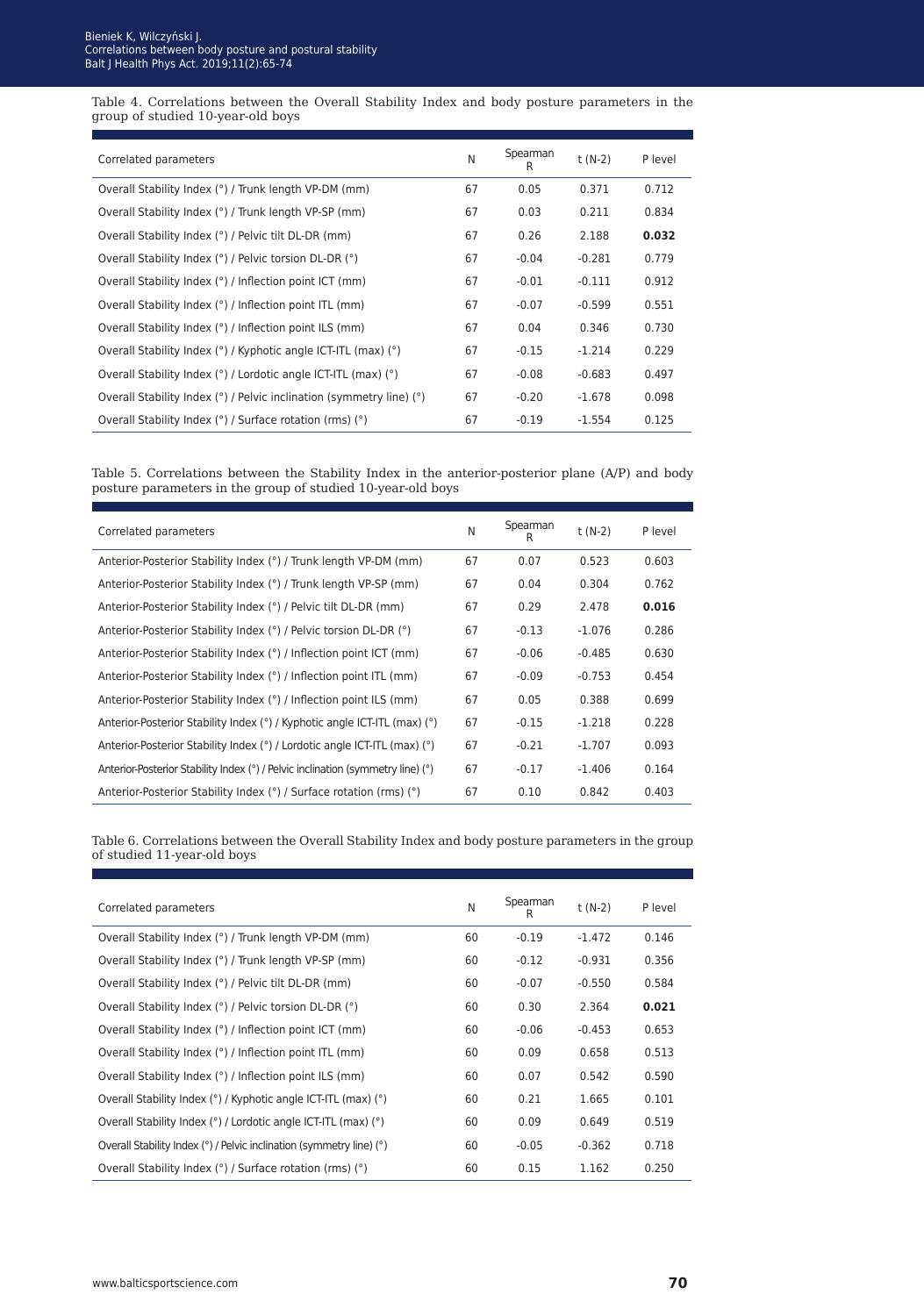Table 7. Correlations between the Stability Index in the anterior-posterior plane (A/P) and body posture parameters in the group of studied 11-year-old boys

| Correlated parameters                                                           | N  | Spearman<br>R | $t(N-2)$ | P level |
|---------------------------------------------------------------------------------|----|---------------|----------|---------|
| Anterior-Posterior Stability Index (°) / Trunk length VP-DM (mm)                | 60 | $-0.19$       | $-1.472$ | 0.146   |
| Anterior-Posterior Stability Index (°) / Trunk length VP-SP (mm)                | 60 | $-0.12$       | $-0.931$ | 0.356   |
| Anterior-Posterior Stability Index (°) / Pelvic tilt DL-DR (mm)                 | 60 | $-0.07$       | $-0.550$ | 0.584   |
| Anterior-Posterior Stability Index (°) / Pelvic torsion DL-DR (°)               | 60 | 0.30          | 2.364    | 0.021   |
| Anterior-Posterior Stability Index (°) / Inflection point ICT (mm)              | 60 | $-0.06$       | $-0.453$ | 0.652   |
| Anterior-Posterior Stability Index (°) / Inflection point ITL (mm)              | 60 | 0.09          | 0.658    | 0.513   |
| Anterior-Posterior Stability Index (°) / Inflection point ILS (mm)              | 60 | 0.11          | 0.832    | 0.409   |
| Anterior-Posterior Stability Index (°) / Kyphotic angle ICT-ITL (max) (°)       | 60 | 0.26          | 2.065    | 0.043   |
| Anterior-Posterior Stability Index (°) / Lordotic angle ICT-ITL (max) (°)       | 60 | 0.17          | 1.279    | 0.206   |
| Anterior-Posterior Stability Index (°) / Pelvic inclination (symmetry line) (°) | 60 | 0.00          | 0.005    | 0.100   |
| Anterior-Posterior Stability Index (°) / Surface rotation (rms) (°)             | 60 | 0.30          | 2.432    | 0.018   |

#### **discussion**

Postural development is the effect of gradual integration of muscle tone during development of the postural system [16, 17]. The postural system receives stimuli from the environment via receptors in the vestibular organ, the organ of sight and hearing, proprioceptors and skin mechanoreceptors. The obtained information is processed by the central nervous system and then transmitted to the periphery of the effector organs [18, 19]. Signals from sensory inputs are a source of information about body orientation and its orientation in relation to reference systems. According to Nowotny and Saulicz [20], if incorrect information is provided to the body posture control system, based on this data, a postural and locomotion control system is created that will prevent performing its function properly. This means that children who do not have sufficient postural tension in lower positions are unable to achieve higher positions without activating the compensation system [21, 22]. This is exemplified in studies by Klavina and Galei [23], which assessed the relationship between body posture and static balance among children aged 7–12 years with sensorimotor deficits. The study involved 34 subjects (8 with hearing disorders, 8 with eyesight disorders, 6 with cerebral palsy and 12 with mild intellectual disabilities). To assess body balance, the BTS P-6000 platform was used on a stable surface with open and closed eyes. Body posture was assessed in the sagittal and frontal planes using a Nikon D-5000 digital camera. The results showed that in children with cerebral palsy who do not have appropriate central tension, most abnormalities occur in both the sagittal and frontal plane in comparison with the other groups. The concept of central stabilization is associated with activation of deep trunk muscles, which affect the control of the spine, pelvis and limbs. In addition, central stabilization protects joints from overloads, ensuring their axial load. It helps in maintaining correct spinal curvature, which is great protection against the occurrence of postural defects.

Own research has shown that with an increase in postural stability variables, the values of the body postural variables are increasing, which means that the worse the subjects' postural stability, the worse the quality of their posture. Inverse proportional correlations can be explained by the strategy of the hip joint, which causes the torso to tilt forward with the flexion of the hip joints. In addition, a large obstacle in comparing the results of this study with the outcomes of other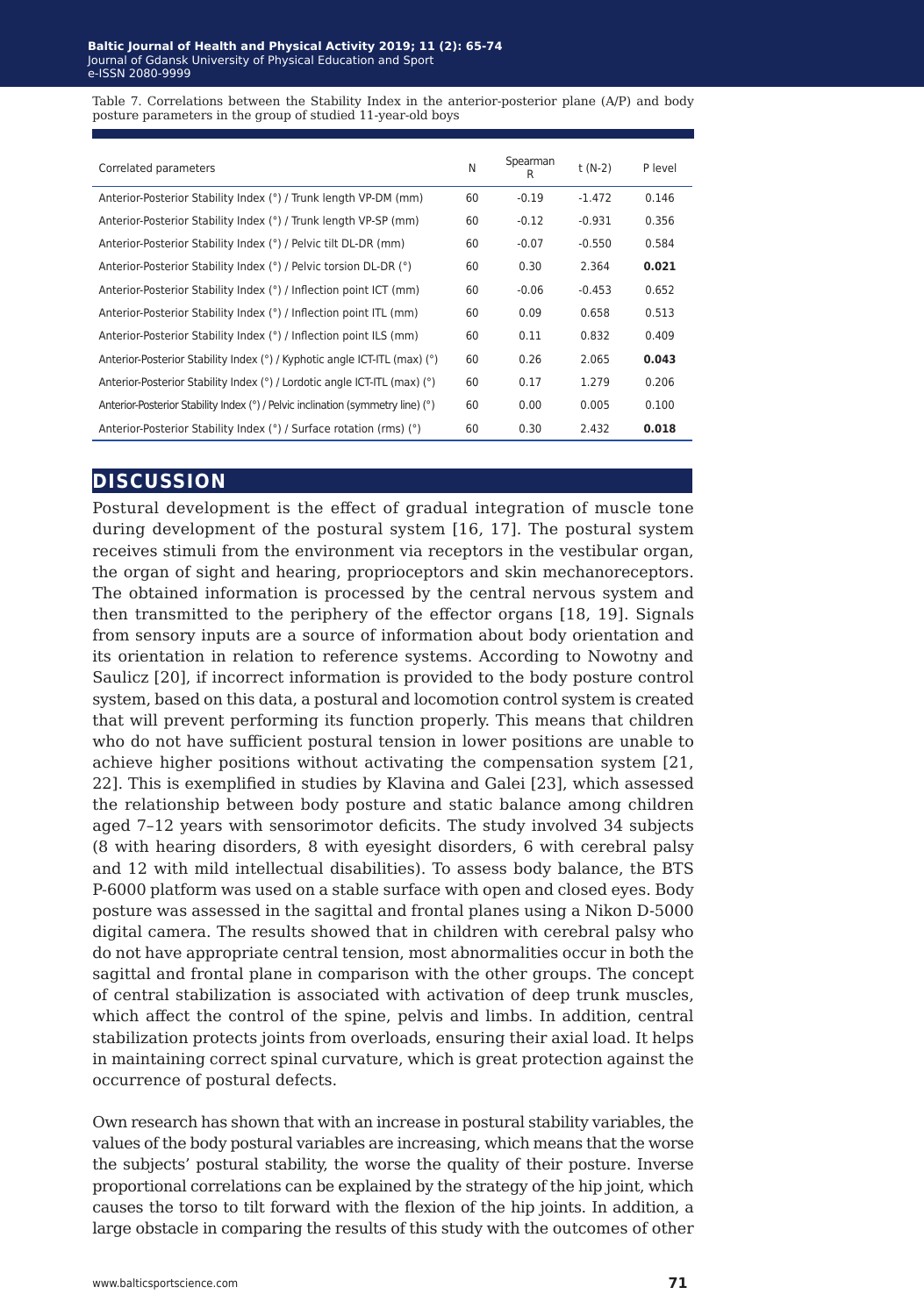authors is often related to the different methodology of conducted research, as well as the use of different measures and boundaries between a postural defect and the correct posture. However, proving the existing relationships between body posture and postural stability indicates the need to consider a dysfunction of the central nervous system as the basic problem in the lack of muscle integration [24] . Many studies indicate the desirability of using postural re-education exercises to improve balance with a use of biofeedback on balance platforms. Information on the relationship between the posture of school-children and the use of exercises on balance platforms can be found in the paper by Jankowicz-Szymańska and Mikołajczyk [25]. It has been proven that regular exercises on an unstable surface and the use of sensory devices improve symmetry of the body in the frontal plane and are an effective preventive method in the formation of postural defects. A study by Le Berre et al. [26], regarding the assessment of body posture and equivalent responses, enrolling 114 people with scoliosis (mean age  $14.5 \pm 1.9$  years, Cobb angle 35.7  $\pm$ 15.3 °) and 81 healthy individuals (mean age  $14.1 \pm 1.9$  years), showed that there was no difference between persons with idiopathic scoliosis and the control group in the assessment of static balance. However, significant discrepancies in the assessment of dynamic balance have been noticed, which shows that dynamic proprioception is associated with body posture parameters.

The current research results on the development of children and adolescents with hearing impairments are not conclusive and indicate a possible dissimilarity with respect to the peer group. Comparison of the results is not easy due to the selected research groups, different in terms of age, sex, size, hearing loss or applied tests [27–29]. Majlesi et al. [30] analyzed the impact of a 12-session balance exercise program based on proprioception training in a static position and during gait among 10 deaf children constituting the experimental group. The control group consisted of 10 healthy children. Comparison of the control and experimental groups revealed that the intervention program did not significantly increase gait speed in the affected patients, but it significantly reduced their swaying. Therefore, it was concluded that the exercise program applied to strengthen somatosensory capacity could improve balance in deaf children. The research by Walicka-Cupryś et al. [31] involving 228 children, including 65 deaf persons (DCH) and 163 people without hearing loss (CON) in the control group showed significant differences in the parameter range of the total path length recorded in the test with open eyes and the whole range of registered parameters when the subjects had closed eyes. The test results showed better static values of balance parameters in deaf children compared to peers without hearing impairments. The differences were particularly evident in the test with closed eyes. The results suggest significantly better processing of sensory stimuli in postural responses especially as a result of proprioception, and, to a lesser extent, due the vision system observed in the studied groups compared to peers from the control group.

The influence of postural stability on the quality of body posture is very important in the diagnosis of postural defects. In literature on the subject, most research concerns the links between body posture and postural stability among children with hearing and eyesight disturbances or cerebral palsy. However, there are no data on the connections between these parameters among the population of healthy children. Due to the vast number of factors, interactions between variables and the cross-sectional nature of the empirical material, it is not possible to clearly indicate specific types of posture which depend on the parameters of postural stability. On the other hand, the author's research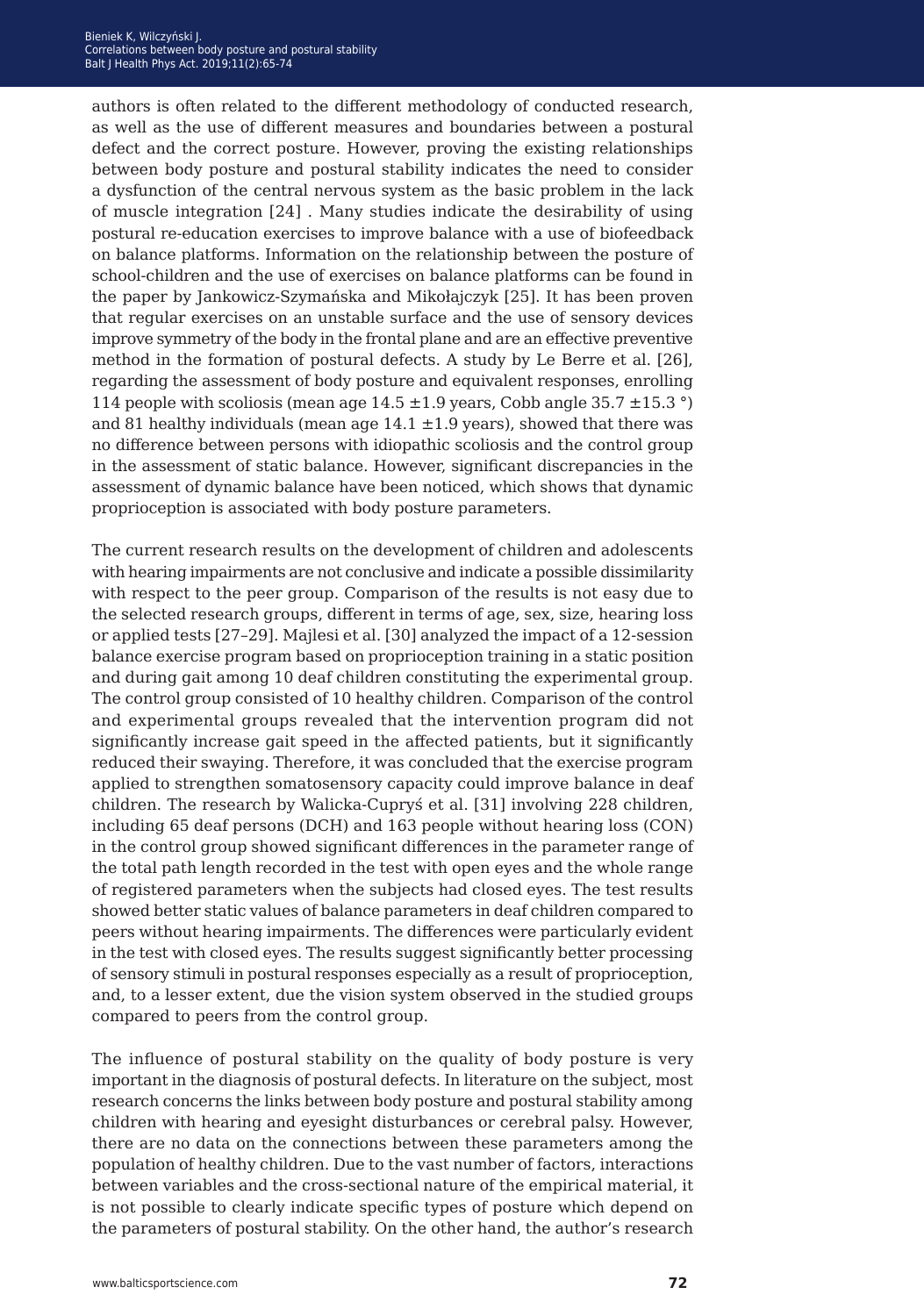indicates parameters in the field of body posture and postural stability which are closely correlated with each other. Thanks to this, it seems necessary to include exercises in the field of central stabilization in postural re-education programs, which is the basis for a coordinated and ergonomic body system.

#### **conclusions**

The conducted study showed correlations between posture parameters and postural stability among boys aged 10–12. Worse postural stability resulted in poorer postural quality of the subjects, which indicates the need to include the posture of central stabilization exercises into the correction of defects. Exercises shaping the correct body posture in conjunction with adjusting and equivalent reactions should be applied in the correction of posture defects.

#### **references**

- [1] Nowotny J, Nowotny-Czupryna O, Czupryna K, Rottermund J. About scoliosis Another approach. Physiological and physiopathological basis of scoliosis therapy. Prz Med Uniw Rzesz Inst Leków 2012;3:341-350.
- [2] Jung JY, Cha EJ, Kim KA, et al. Influence of pelvic asymmetry and idiopathic scoliosis in adolescents on postural balance during sitting. Biomed Mater Eng. 2015;26(1):601-610. [https://doi.org/10.3233/](https://doi.org/10.3233/BME-151351) [BME-151351](https://doi.org/10.3233/BME-151351)
- [3] Barczyk-Pawelec K, Dziubek W, Piechura J, Rożek K. Correlations between somatic features, anterposterior spinae curvatures and trunk muscle strength in schoolchildren. Acta Bioeng Biomech. 2017;19(1):133-139.
- [4] Tikoo A, Kothari MK, Shah K, Nene A. Current concepts Congenital scoliosis. Open Orthop J. 2017; 28:337-345. <https://doi.org/10.2174/1874325001711010337>
- [5] Wilczyński J. Analizatory wzroku a reakcje równoważne na przykładzie długości ścieżki posturogramu u uczniów w wieku 12–15 lat [Sight analyzer and the balance reactions based on the path length of the posturogram]. Medical Studies 2007;8:15-19. Polish.
- [6] Furian TC, Rapp W, Eckert S, Wild M, Betsch M. Spinal posture and pelvic position in three hundred forty-five elementary school children: a rasterstereographic pilot study. Orthop Rev (Pavia). 2013; 22,5(1):7. <https://doi.org/10.4081/or.2013.e7>
- [7] Humphries T, Baker M, Berakwell Lee T, et al. Correlation of rotation parameters in scoliosis between radiographs and diers formetric scans. Bone Joint J. 2014;96-Bno.Supp:15-18.
- [8] Lason G, Peeters L, Vandenberghe K, Byttebier G, Comhaie F. Reassessing the accuracy and reproducibility of Diers formetric measurements in healthy volunteers. Int J Osteopath Med. 2015; 18(4):247-254.<https://doi.org/10.1016/j.ijosm.2015.04.002>
- [9] Mangone M, Raimondi P, Paoloni M, et al. Vertebral rotation in adolescent idiopathic scoliosis calculated by radiograph and back surface analysis-based methods: correlation between the Raimondi method an[d](https://doi.org/10.1016/S0268-0033(03)00169-4) rasterstereography. Eur Spine J. 2013;22(2):367-371. https://doi.org/10.1007/s00586- 012-2564-9
- [10] Hackenberg L, Hierholzer E, Pötzl W, Götze E, Liljenqvist U. Rasterstereographic back shape analysis in idiopathic scoliosis after posterior correction and fusion. Clin Biomech. 2003;18(10):883-889. [https://doi.org/10.1016/S0268-0033\(03\)00169-4](https://doi.org/10.1016/S0268-0033(03)00169-4)
- [11] Betsch M, Wild M, Jungbluth P, et al. The rasterstereographic-dynamic analysis of posture in adolescents using a modified Matthiass test. Eur Spine J. 2010;19(10):1735-1739. [https://doi.](https://doi.org/10.1007/s00586-010-1450-6) [org/10.1007/s00586-010-1450-6](https://doi.org/10.1007/s00586-010-1450-6)
- [12] Betsch M, Wild M, Jungbluth P, et al. Reliability and validity of 4D rasterstereography under dynamic conditions. Comput Biol Med. 2011;41(6):308-312. <https://doi.org/10.1016/j.compbiomed.2011.03.008>
- [13] User manual Diers formetric III 4D 2013.
- [14] Alpay CB, Isik O. Comparison of body components and balance levels among hearing-impaired wrestlers and healthy wrestlers. Acta Kinesiologica 2017;11(1):79-84.
- [15] User manual System Balansowy SD 2012.
- [16] Hallowell EM, Ratey JJ. W świetle ADHD. Nadpobudliwość psychoruchowa z zaburzeniami uwagi u dzieci i dorosłych [In the light of ADHD. Attention deficit hyperactivity disorder with attention disorders in children and adults]. Poznań, Media Rodzina; 2004. Polish.
- [17] Matyja M, Żmudzka-Wilczek E, Karasz B. Neurorozwojowa analiza ćwiczeń korekcyjnych [Neurodevelopmental analysis of corrective exercises]. Fizjoterapia Polska 2006;6 (3):251-259. Polish.
- [18] Held-Ziółkowska M. Równowaga statyczna i dynamiczna ciała. Organizacja zmysłowa i biomechanika układu równowagi [Static and dynamic body balance. Sensory organization and biomechanics of the balance system]. Magazyn Otorynolaryngologiczny. 2006;5,2,18:39-46. Polish.
- [19] Held-Ziółkowska M. Równowaga statyczna i dynamiczna ciała. Metody oceny równowagi posturalnej – komputerowa posturografia dynamiczna [Static and dynamic body balance. Methods of postural balance assessment – computer dynamic posturography]. Magazyn Otorynolaryngologiczny. 2006; 5,2,18:47-52. Polish.